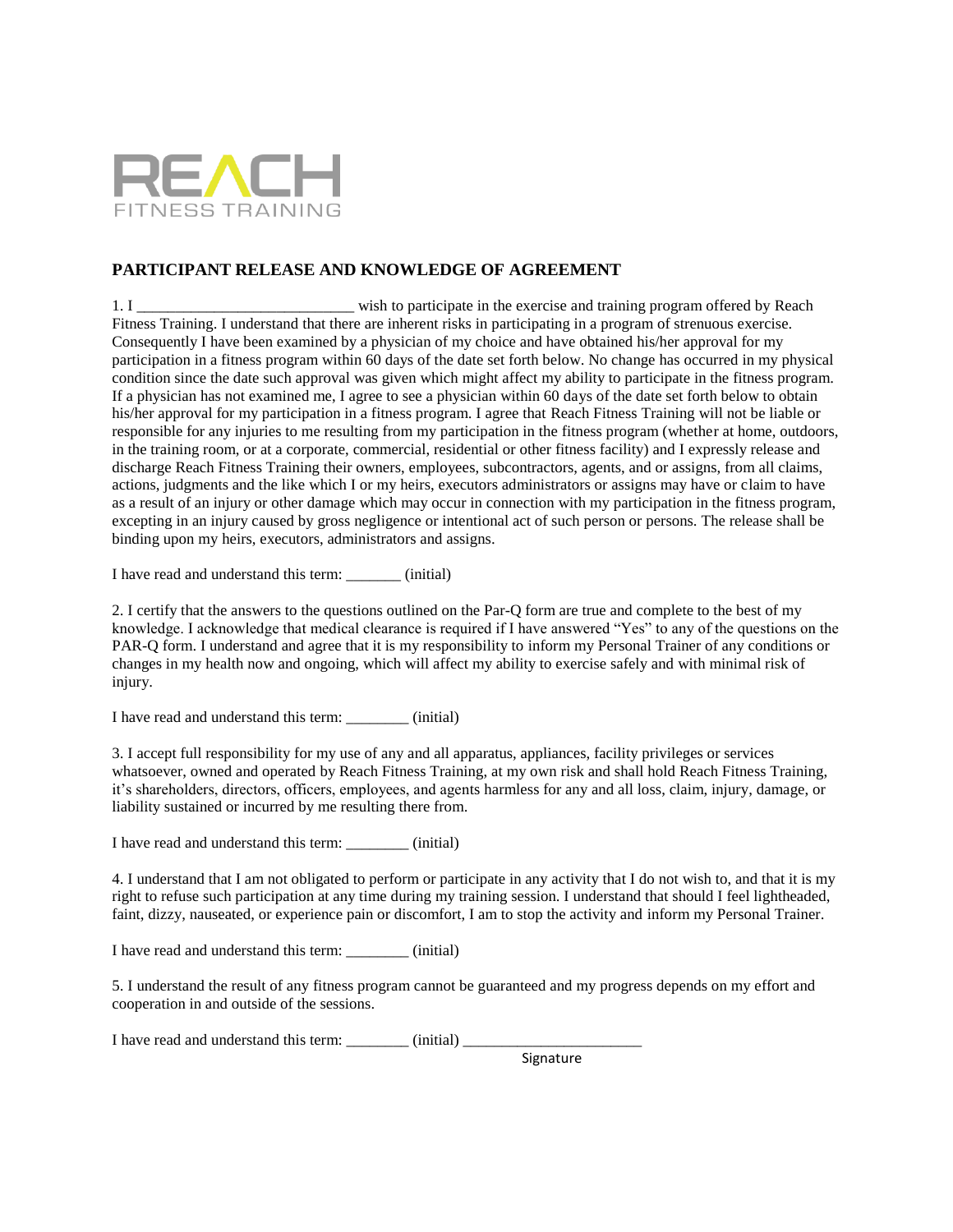

6. I understand that all Private Personal Training rates are based on 60 minute sessions and should I arrive late, there is no guarantee that I will receive the full session with my trainer. In return, if my Personal Trainer is late for a session, I will still receive the full session time.

I have read and understand this term: \_\_\_\_\_\_\_\_ (initial)

7. I understand that Reach Fitness Training bills its clients on a pre-pay basis. Once my trainer and I have decided upon the type of training package and payment plan I will purchase, payment must be made before the sessions are conducted. Cash, Cheque, or Email Transfer are acceptable. I understand that all services are non-transferable and non refundable. I understand that all Personal Training Sessions must be redeemed within 6 months of purchase.

I have read and understand this term:  $(iinitial)$ 

8. I understand that Reach Fitness Training operates on a scheduled appointment basis for all Private Training sessions and thus, requires that I provide 24 hours notice when canceling an appointment. No charge will be levied should I cancel MORE than 24 hours notice given. Should I cancel LESS than 24 hours prior notice, I will be charged for a full session. I understand that Reach Fitness Training recommends that all cancelled sessions be rescheduled to ensure consistency and fitness progress.

I have read and understand this term: \_\_\_\_\_\_\_\_ (initial)

9. I understand that during a personal training session, my trainer may have to use Touch Training to correct alignment and/or focus my concentration on a particular muscle area to be targeted. If I feel uncomfortable or experience any type of discomfort with Touch Training, I will immediately request that my trainer discontinue this technique.

I have read and understand this term: \_\_\_\_\_\_\_\_ (initial)

10. I understand that the usage of any nutritional supplement is done under my own will and has not been prescribed by my Personal Trainer.

I have read and understand this term: \_\_\_\_\_\_\_\_ (initial)

11. I understand that should my Personal Trainer become ill or is away on holidays, another trainer will be assigned to me so that my fitness program does not suffer. I also understand that in the event that my Personal Trainer is no longer employed by Reach Fitness Training a suitable Personal Trainer will be re-assigned to oversee my program and workouts.

I have read and understand this term:  $(iinitial)$ 

I have read this Release and Terms of Agreement and I understand all of its terms. I sign it voluntarily and with full knowledge of its significance.

\_\_\_\_\_\_\_\_\_\_\_\_\_\_\_\_\_\_\_\_ \_\_\_\_\_\_\_\_\_\_\_\_\_\_\_\_\_\_\_\_\_\_ \_\_\_\_\_\_\_\_\_\_\_\_\_\_\_\_\_\_\_\_\_\_ Name Signature Date